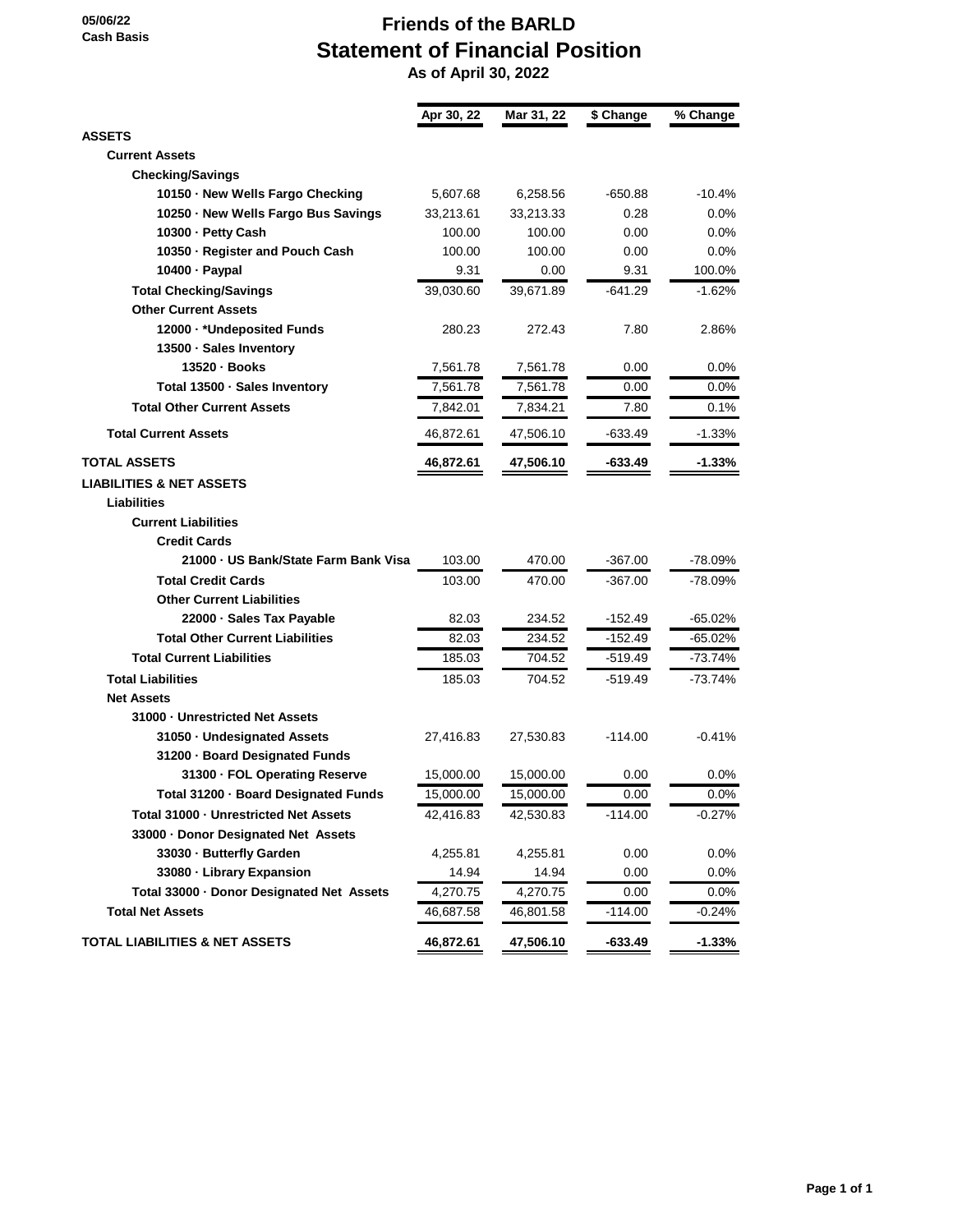**05/06/22 Cash Basis**

## **Friends of the BARLD Profit & Loss Budget Performance April 2022**

|                                                                            | Apr 22   | Jan - Apr 22 | <b>Annual Budget</b> | \$ Over Budget | % of Budget |
|----------------------------------------------------------------------------|----------|--------------|----------------------|----------------|-------------|
| <b>Ordinary Income/Expense</b>                                             |          |              |                      |                |             |
| Income                                                                     |          |              |                      |                |             |
| 43400 - Unrestricted Contributions                                         |          |              |                      |                |             |
| 43410 - Individual Contributions/Grants                                    | 0.00     | 59.04        | 500.00               | $-440.96$      | 11.81%      |
| 43430 - Foundation Contributions/Grants                                    | 0.00     | 72.35        | 450.00               | $-377.65$      | 16.08%      |
| 43440 - Nonprofit Contributions/Grants                                     | 0.00     | 98.80        |                      |                |             |
| 43450 Gifts in Kind - Goods                                                |          |              |                      |                |             |
| 43452 - Non-Cash Contributions                                             | 1,002.66 | 3,859.24     | 12,500.00            | $-8,640.76$    | 30.87%      |
| Total 43450 - Gifts in Kind - Goods                                        | 1,002.66 | 3,859.24     | 12,500.00            | $-8,640.76$    | 30.87%      |
| Total 43400 - Unrestricted Contributions                                   | 1.002.66 | 4,089.43     | 13,450.00            | $-9,360.57$    | 30.41%      |
| 43500 · Membership Dues                                                    |          |              |                      |                |             |
| 43510 - Individual Memberships                                             | 20.00    | 580.00       | 1,000.00             | $-420.00$      | 58.0%       |
| 43520 · Sponsor/Benefactor/Life/Special                                    | 100.00   | 200.00       | 2,000.00             | $-1,800.00$    | 10.0%       |
| 43530 · Business Memberships                                               | 0.00     | 0.00         | 400.00               | $-400.00$      | 0.0%        |
| Total 43500 · Membership Dues                                              | 120.00   | 780.00       | 3,400.00             | $-2,620.00$    | 22.94%      |
| 45000 · Earned Income                                                      |          |              |                      |                |             |
| 45030 - Interest-Savings                                                   | 0.28     | 1.10         | 3.00                 | $-1.90$        | 36.67%      |
| Total 45000 - Earned Income                                                | 0.28     | 1.10         | 3.00                 | $-1.90$        | 36.67%      |
| 46400 · Sales                                                              |          |              |                      |                |             |
| 46420 - Taxable Sales                                                      | 994.16   | 3,850.74     | 12,000.00            | $-8,149.26$    | 32.09%      |
| 46430 - Non-Taxable Sales                                                  | 8.50     | 8.50         | 500.00               | $-491.50$      | 1.7%        |
| 46440 · Timely Filing Discount                                             | 0.00     | 1.14         | 4.00                 | $-2.86$        | 28.5%       |
| Total 46400 · Sales                                                        | 1,002.66 | 3,860.38     | 12,504.00            | $-8,643.62$    | 30.87%      |
| 47240 - Cultural/Educ.Program Income                                       | 0.00     | 0.00         | 4,000.00             | $-4,000.00$    | 0.0%        |
| 49000 · Fundraising and Special Events                                     |          |              |                      |                |             |
| 49010 · Special Events Contributions                                       | 0.00     | 0.00         | 5,000.00             | $-5,000.00$    | 0.0%        |
| 49030 · Special Events Gifts in Kind                                       |          |              |                      |                |             |
| 49035 - Non-Cash Contributions                                             | 0.00     | 0.00         | 500.00               | $-500.00$      | 0.0%        |
|                                                                            | 0.00     | 0.00         | 500.00               |                | 0.0%        |
| Total 49030 - Special Events Gifts in Kind<br>49040 - Live/Silent Auctions |          |              |                      | $-500.00$      |             |
|                                                                            | 0.00     | 0.00         | 280.00               | $-280.00$      | 0.0%        |
| Total 49000 · Fundraising and Special Events                               | 0.00     | 0.00         | 5,780.00             | $-5,780.00$    | 0.0%        |
| <b>Total Income</b>                                                        | 2,125.60 | 8,730.91     | 39,137.00            | $-30,406.09$   | 22.31%      |
| <b>Cost of Goods Sold</b>                                                  |          |              |                      |                |             |
| 50000 - Cost of Goods Sold                                                 | 1,002.66 | 3,859.24     | 12,500.00            | $-8,640.76$    | 30.87%      |
| <b>Total COGS</b>                                                          | 1,002.66 | 3,859.24     | 12,500.00            | $-8,640.76$    | 30.87%      |
| <b>Gross Profit</b>                                                        | 1,122.94 | 4,871.67     | 26.637.00            | $-21,765.33$   | 18.29%      |
| <b>Expense</b>                                                             |          |              |                      |                |             |
| 64000 · Fundraising/Special Events Exp                                     |          |              |                      |                |             |
| $64010 - Fees$                                                             | 0.00     | 0.00         | 350.00               | $-350.00$      | 0.0%        |
| 64030 - Live/Silent Auction Expenses                                       | 0.00     | 0.00         | 500.00               | $-500.00$      | 0.0%        |
| 64050 - Promotional/Publicity/Printing                                     | 0.00     | 0.00         | 50.00                | $-50.00$       | 0.0%        |
| Total 64000 - Fundraising/Special Events Exp                               | 0.00     | 0.00         | 900.00               | $-900.00$      | 0.0%        |
| 65000 · Adminsitrative & Gen Expenses                                      |          |              |                      |                |             |
| 65010 · Accounting Fees                                                    | 0.00     | 450.00       | 2,000.00             | $-1,550.00$    | 22.5%       |
| 65015 - Independent Contract Services                                      | 165.00   | 165.00       |                      |                |             |
| 65020 · Bank Charges/Square/Paypal Fees                                    | 0.69     | 15.01        | 65.00                | $-49.99$       | 23.09%      |
| 65040 - Kitchen Supplies                                                   | 0.00     | 0.00         | 75.00                | $-75.00$       | 0.0%        |
| 65050 - Info Technology                                                    | 78.00    | 156.00       | 300.00               | $-144.00$      | 52.0%       |
| 65060 · Insurance - Liability, D and O                                     | 0.00     | 0.00         | 674.00               | $-674.00$      | 0.0%        |
| 65070 - Memberships and Dues                                               | 0.00     | 275.00       | 295.00               | $-20.00$       | 93.22%      |
| 65080 - Office Supplies                                                    | 0.00     | 13.98        | 150.00               | $-136.02$      | 9.32%       |
| 65090 · Postage & Shipping                                                 | 0.00     | 0.98         | 58.00                | $-57.02$       | 1.69%       |
| 65120 - Printing and Copying                                               | 0.00     | 147.98       | 150.00               | $-2.02$        |             |
|                                                                            |          |              |                      |                | 98.65%      |
| 65140 Committee & Gen Mgt Supplies                                         | 18.90    | 18.90        | 200.00               | $-181.10$      | 9.45%       |
| 65150 • Other Expenses                                                     | 25.00    | 77.00        |                      |                |             |
| Total 65000 · Adminsitrative & Gen Expenses                                | 287.59   | 1,319.85     | 3,967.00             | $-2,647.15$    | 33.27%      |
| 67000 · MFPL Program Service Expenses                                      |          |              |                      |                |             |
| 67050 · Software Databases                                                 | 0.00     | 0.00         | 1,360.00             | $-1,360.00$    | 0.0%        |
| 67060 - Hospitality Support                                                | 0.00     | 0.00         | 150.00               | $-150.00$      | 0.0%        |
| 67070 - Library Collection Materials                                       | 0.00     | 390.00       | 354.00               | 36.00          | 110.17%     |
| 67080 - Library Director's Disc Fund                                       | 949.35   | 3,050.53     | 12,375.00            | $-9,324.47$    | 24.65%      |
| 67110 · Supplies                                                           | 0.00     | 0.00         | 50.00                | -50.00         | 0.0%        |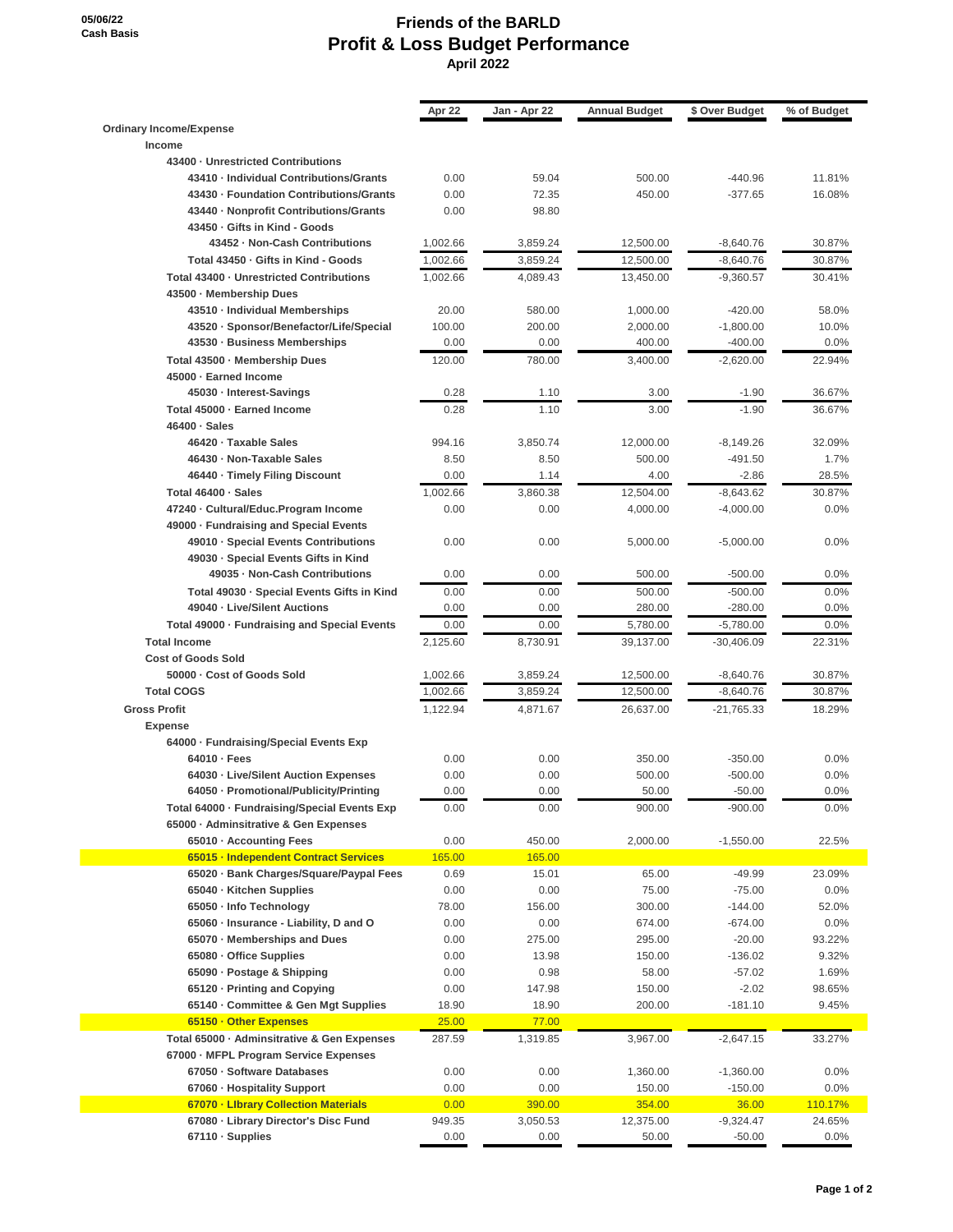## **Friends of the BARLD Profit & Loss Budget Performance April 2022**

|                                              | Apr 22    | Jan - Apr 22 | <b>Annual Budget</b> | \$ Over Budget | % of Budget |
|----------------------------------------------|-----------|--------------|----------------------|----------------|-------------|
| Total 67000 - MFPL Program Service Expenses  | 949.35    | 3,440.53     | 14.289.00            | $-10.848.47$   | 24.08%      |
| 68000 - Campus/Facility/Equip Expenses       |           |              |                      |                |             |
| 68010 - Landscaping/Water Feature            | 0.00      | 0.00         | 200.00               | $-200.00$      | 0.0%        |
| 68040 · Furn/Equip/ Trekker/ Upgrades        | 0.00      | 0.00         | 2,000.00             | $-2,000.00$    | 0.0%        |
| Total 68000 - Campus/Facility/Equip Expenses | 0.00      | 0.00         | 2,200.00             | $-2,200.00$    | 0.0%        |
| 69000 · FOL Program Expenses                 |           |              |                      |                |             |
| 69010 - Cultural/Educational Programs        | 0.00      | 0.00         | 4,000.00             | $-4,000.00$    | 0.0%        |
| 69020 - Holiday Tea                          | 0.00      | 0.00         | 376.00               | $-376.00$      | 0.0%        |
| 69030 - Member Programs                      | 0.00      | 0.00         | 100.00               | $-100.00$      | 0.0%        |
| 69040 - Staff Appreciation                   | 0.00      | 0.00         | 425.00               | $-425.00$      | 0.0%        |
| 69050 - Marketing                            | 0.00      | 0.00         | 380.00               | $-380.00$      | 0.0%        |
| Total 69000 - FOL Program Expenses           | 0.00      | 0.00         | 5,281.00             | $-5,281.00$    | 0.0%        |
| 71000 · Sales Tax Paid                       | 0.00      | 7.92         |                      |                |             |
| <b>Total Expense</b>                         | 1,236.94  | 4.768.30     | 26,637.00            | $-21,868.70$   | 17.9%       |
| <b>Net Ordinary Income</b>                   | $-114.00$ | 103.37       | 0.00                 | 103.37         | 100.0%      |
| <b>Other Income/Expense</b>                  |           |              |                      |                |             |
| Other Income                                 |           |              |                      |                |             |
| 72000 - Change in Donor Desig. Assets        |           |              |                      |                |             |
| 72005 - Grants, Donor Designated             |           |              |                      |                |             |
| 72020 - Business Contributions/Grants        | 0.00      | 5,000.00     | 5.000.00             | 0.00           | 100.0%      |
| 72030 - Foundation Contributions Grants      | 0.00      | 0.00         | 3,500.00             | $-3,500.00$    | 0.0%        |
| Total 72005 - Grants, Donor Designated       | 0.00      | 5,000.00     | 8,500.00             | $-3,500.00$    | 58.82%      |
| 72100 - Release of Grant, Donor Des          |           |              |                      |                |             |
| 72110 - Butterfly Garden                     | 0.00      | $-678.11$    |                      |                |             |
| 72140 - Library Summer Reading Program       | 0.00      | $-5,000.00$  | $-5,000.00$          | 0.00           | 100.0%      |
| 72150 - Library Collection, Digital          | 0.00      | 0.00         | 0.00                 | 0.00           | 0.0%        |
| 72160 - Library Equip, IT                    | 0.00      | 0.00         | $-3,500.00$          | 3,500.00       | 0.0%        |
| Total 72100 - Release of Grant, Donor Des    | 0.00      | $-5,678.11$  | $-8,500.00$          | 2,821.89       | 66.8%       |
| Total 72000 - Change in Donor Desig. Assets  | 0.00      | $-678.11$    | 0.00                 | $-678.11$      | 100.0%      |
| <b>Total Other Income</b>                    | 0.00      | $-678.11$    | 0.00                 | $-678.11$      | 100.0%      |
| <b>Net Other Income</b>                      | 0.00      | $-678.11$    | 0.00                 | $-678.11$      | 100.0%      |
| Net Income                                   | $-114.00$ | $-574.74$    | 0.00                 | $-574.74$      | 100.0%      |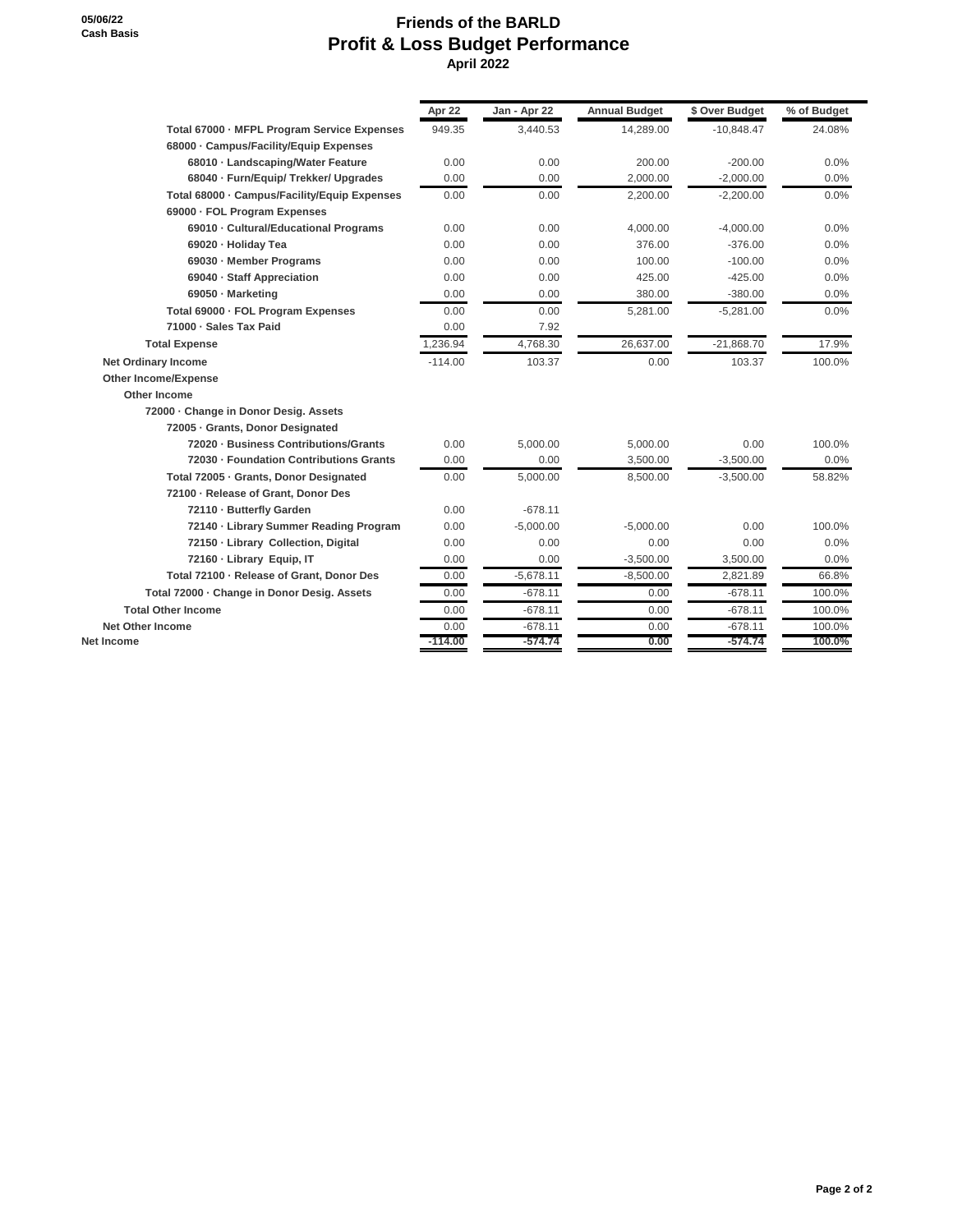| <b>FOL Monthly Expense Report</b><br>May 1 through May 16, 2022          |                                     |                                   |                                                                                          |  |  |
|--------------------------------------------------------------------------|-------------------------------------|-----------------------------------|------------------------------------------------------------------------------------------|--|--|
|                                                                          | <b>Undesignated</b><br><b>Funds</b> | <b>Donor</b><br><b>Designated</b> | <b>Comments</b>                                                                          |  |  |
|                                                                          | 19,840.08                           | 4,270.75                          |                                                                                          |  |  |
| <b>Paid Current Liabilities</b>                                          |                                     |                                   |                                                                                          |  |  |
| US Bank Visa<br>(Paid 5/16/22)                                           |                                     |                                   | Tech Soup QBs Premier 2021 (\$78);<br><b>April Chamber Foundation</b><br>Luncheon (\$25) |  |  |
|                                                                          | 103.00<br>103.00                    | 0.00<br>0.00                      |                                                                                          |  |  |
|                                                                          | Undesignated<br>Funds               | Donor<br>Designated               | Comments                                                                                 |  |  |
|                                                                          |                                     |                                   |                                                                                          |  |  |
| <b>Available Cash after Paid Liabilities</b>                             | 19,737.08                           | 4,270.75                          |                                                                                          |  |  |
|                                                                          |                                     |                                   |                                                                                          |  |  |
| <b>Total Funds Available</b>                                             | 19,737.08                           | 4,270.75                          |                                                                                          |  |  |
| <b>Major Paid or Upcoming Expenses</b>                                   |                                     |                                   |                                                                                          |  |  |
| <b>BARLD</b><br>Library Director's Discretionary Fund<br>(Paid 05/04/22) | 752.00                              |                                   | 75% distribution of April BN sales<br>(\$1002.66)                                        |  |  |
| Documation<br>(Paid 05/04/22)                                            | 100.00                              |                                   | 100, trifolds                                                                            |  |  |
| <b>Helen Kent</b><br>(Paid 05/04/22)                                     |                                     | 118.42                            | Stain, drop cloths, mineral spirits                                                      |  |  |
| Nonprofit Council                                                        | 200.00                              |                                   | Registration for Big Give 2022                                                           |  |  |
| <b>State Comptroller</b>                                                 | 82.03                               |                                   | Sales and Use tax thru 4/30/22                                                           |  |  |
|                                                                          |                                     |                                   |                                                                                          |  |  |
| <b>Total Paid or Upcoming Expenses</b>                                   | 1,134.03                            | 118.42                            |                                                                                          |  |  |
| <b>Projected remaining available</b>                                     | 18,603.05                           | 4,152.33                          |                                                                                          |  |  |
|                                                                          |                                     |                                   |                                                                                          |  |  |
| Does not include \$200 in petty cash                                     |                                     |                                   |                                                                                          |  |  |